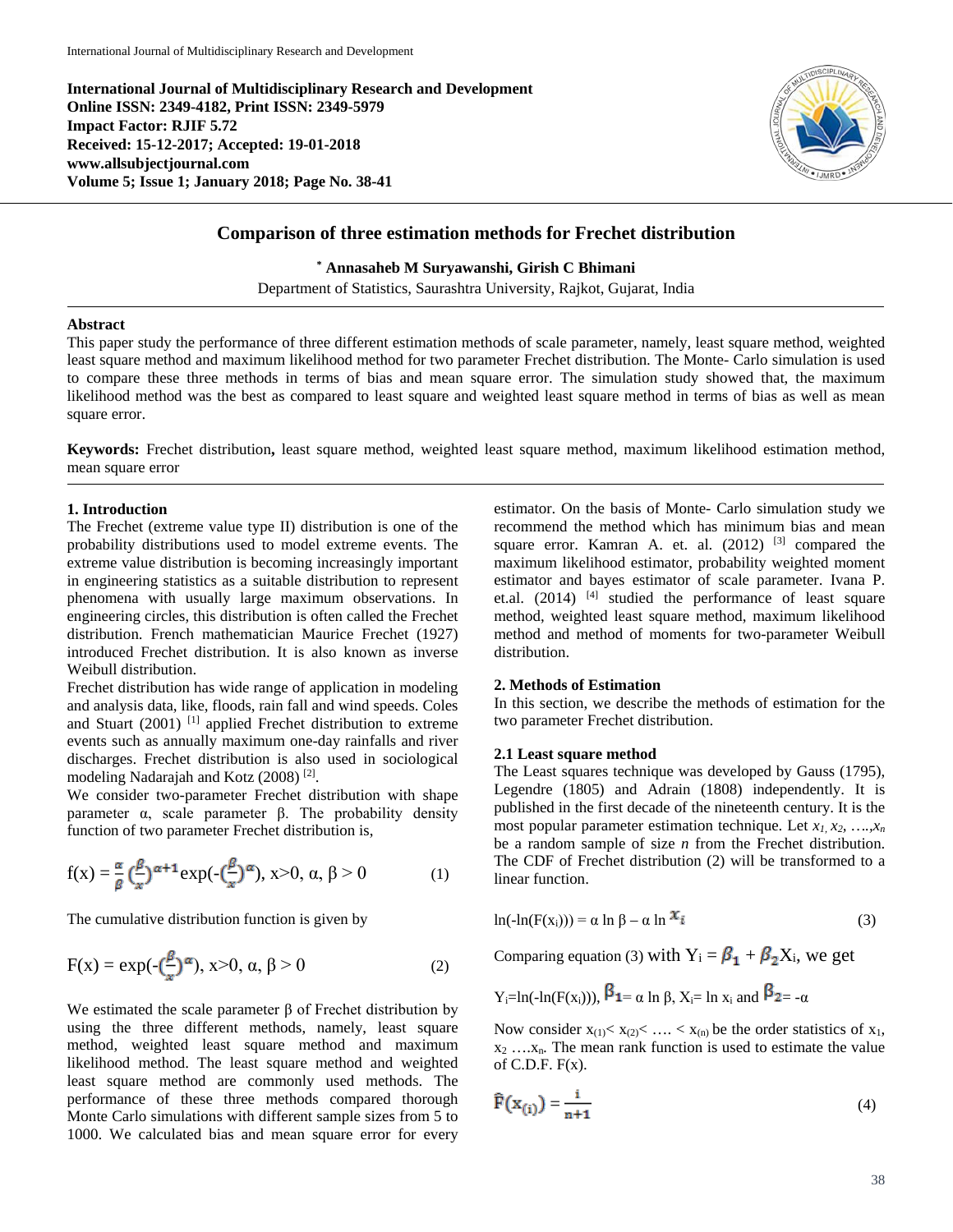Thus, the regression parameter  $\vec{B}_1$  and  $\vec{B}_2$  are estimated from the function

$$
\sum_{i=1}^{n} \varepsilon_i^2 = \sum_{i=1}^{n} (Y_i - \beta_1 - \beta_2 \ln x_{(i)})^2
$$
 (5)

Differentiating equation (5) partially w. r. t.  $\beta_1$  and equating to zero, we get

$$
\widehat{\beta}_1\!\!=\!\!\!\frac{\Sigma_{i=\texttt{i}}^n \ln\!\left(\!-\!\ln\!\left(\mathtt{F}(\mathtt{x}_{(i)})\right)\right)\!+\!\widehat{\alpha}\Sigma_{i=\texttt{i}}^n \ln \mathtt{x}_{(i)}}{n}
$$

Differentiating equation (5) partially w. r. t.  $\beta_2$  and equating to zero, we get

$$
\hat{\beta}_2 = \frac{n \sum_{i=1}^{n} \ln(-\ln(F(x_{(i)}))) \ln x_{(i)} - \sum_{i=1}^{n} \ln(-\ln(F(x_{(i)}))) \sum_{i=1}^{n} \ln x_{(i)}}{\left(n \sum_{i=1}^{n} (\ln x_{(i)})^2 - \left(\sum_{i=1}^{n} \ln x_{(i)}\right)^2\right)}
$$

Therefore, estimates  $\hat{\beta}$  and  $\hat{\alpha}$  of the parameter  $\beta$  and  $\alpha$  are given as

$$
\widehat{\alpha} = -\widehat{\beta}_2 \text{ and } \widehat{\beta} = \exp\big(\frac{\sum_{i=1}^n \ln\bigl(-\ln\bigl(F(x_{(i)})\bigr)\bigr) + \widehat{\alpha}\sum_{i=1}^n \ln x_{(i)}}{n\widehat{\alpha}}\big) (6)
$$

### **2.2 Weighted Least Square method**

To estimate the parameter by using weighted least square method for Frechet distribution. We use the following regression function with regression parameter  $\hat{\beta}_1$  and  $\hat{\beta}_2$ 

$$
\sum_{i=1}^{n} \mathbf{E}_{i}^{2} = \sum_{i=1}^{n} \mathbf{w}_{i} (\mathbf{Y}_{i} - \beta_{1} - \beta_{2} \ln \mathbf{x}_{(i)})^{2} \tag{7}
$$

Where  $W_i$  is the weighted factor proposed by Bergman and it is given by

$$
w_{i} = \left[\left(1 - \widehat{F}(x_{(i)})\right) \ln\left(1 - \widehat{F}(x_{(i)})\right)\right]^{2}, i = 1, 2, \ldots, n
$$

To estimate the regression parameter  $\widehat{\beta}_1$ , differentiating equation (7) partially w. r. t.  $\beta_1$  and equate to zero, we get

$$
\widehat{\beta}_1 = \frac{\sum_{i=1}^n w_i \ln(-\ln\left(F(x_{(i)})\right) + \widehat{\alpha} \sum_{i=1}^n w_i \ln x_{(i)}}{\sum_{i=1}^n w_i} \tag{8}
$$

To estimate the regression parameter  $\mathbf{B}_2$ , differentiating equation (7) partially w. r. t.  $\beta_2$  and equate to zero, we get

$$
\hat{\beta}_2 = \sum_{\substack{i=1 \ \text{with} \ (- \ln(F(x_{(i)})) \ln x_{(i)} - \sum_{i=1}^n w_i \ln(-\ln(F(x_{(i)})) \sum_{i=1}^n w_i \ln x_{(i)})}} \frac{\sum_{i=1}^n w_i \ln x_{(i)}}{\left(\sum_{i=1}^n w_i \sum_{i=1}^n (\ln x_{(i)})^2 - \left(\sum_{i=1}^n \ln x_{(i)}\right)^2\right)}
$$
\n(9)

Therefore, estimates  $\hat{\beta}$  and  $\hat{\alpha}$  of the parameter  $\beta$  and  $\alpha$  are given as

$$
\widehat{\alpha} = -\widehat{\beta}_2 \text{ and } \widehat{\beta} = \text{exp}
$$

$$
\frac{\sum_{i=1}^{n} w_i \ln(-\ln\left(F(x_{(i)})\right) + \hat{\alpha} \sum_{i=1}^{n} w_i \ln x_{(i)}}{\hat{\alpha} \sum_{i=1}^{n} w_i} \tag{10}
$$

#### **Maximum likelihood Estimation method**

The method of maximum likelihood provides estimators that have both a reasonable intuitive basis and many desirable statistical properties. The method is very broadly applicable and is simple to apply. Once a maximum-likelihood estimator is derived, the general theory of maximum-likelihood estimation provides standard errors, statistical tests, and other results useful for statistical inference. The likelihood function for equation (1) is,

$$
L = \left(\frac{\alpha}{\beta}\right)^n \prod_{i=1}^n \left(\frac{x_i}{\beta}\right)^{-(\alpha+1)} \exp\left(-\sum_{i=1}^n \left(\frac{x_i}{\beta}\right)^{-\alpha}\right) \tag{11}
$$

Taking logarithm on both sides of equation (11), we get

$$
\ln L = n \ln \alpha - n \ln \beta - (\alpha + 1) \sum_{i=1}^n \ln \left( \frac{x_i}{\beta} \right) - \sum_{i=1}^n \left( \frac{x_i}{\beta} \right)^{-\alpha} \tag{12}
$$

Differentiate equation (12) with respect to β and equating to zero, we get

$$
\hat{\beta} = \left(\frac{n}{\sum_{i=1}^{n} (x_i)^{-\alpha}}\right)^{1/\alpha} \tag{13}
$$

### **3. Monte Carlo simulation**

The performance of three methods, namely, least square method (LS), weighted least square method (WLS) and maximum likelihood estimation method (MLE) for Frechet distribution is compared using the Monte-Carlo simulation. We generated N=100000 samples of sizes  $n = 5$ , 10, 20, 30, 50, 100, 200, 300, 500 and 1000 from Frechet distribution for  $\alpha$ =(1, 2) and  $\beta$ =(0.5, 1.5). The efficiency of the methods is compare based on the mean square error (MSE) and Bias. The Bias of an estimator is the difference between an estimator's expectation and the true value of the parameter being estimated. i.e.  $Bias(\beta) = E(\beta) - \beta$ .

The MSE of an estimator is one way of quantifying the difference between an estimator and the true value of the quantity being estimated. The Mean square error is defined as the sum of the variance and the squared bias of an estimator. i. e. MSE  $(\hat{\beta})$  = Var  $(\hat{\beta})$  + (Bias $(\hat{\beta})$ )<sup>2</sup>.

#### **4. Result and Discussion**

The results of the Monte Carlo simulation study are presented to assess the performance of the estimators of scale parameter β. The obtained results are reported in terms of bias and MSE of the considered methods in Tables 1-2.

In tables-1, for  $\beta=0.5$  and table-2, for  $\beta=1.5$ , the comparison shows that the mean square error and bias of maximum likelihood estimator is smaller as compared to least square and weighted least square estimator. The bias of least square method is more as compared to other two estimation methods. As sample size increases the bias of all three methods decreases. For sample size n= 1000 the all three methods have smaller bias as compared to other sample sizes for both values of  $\alpha=1$  and  $\alpha=2$ .

The mean square error of the weighted Lest Square Method is larger than the mean square error of the maximum likelihood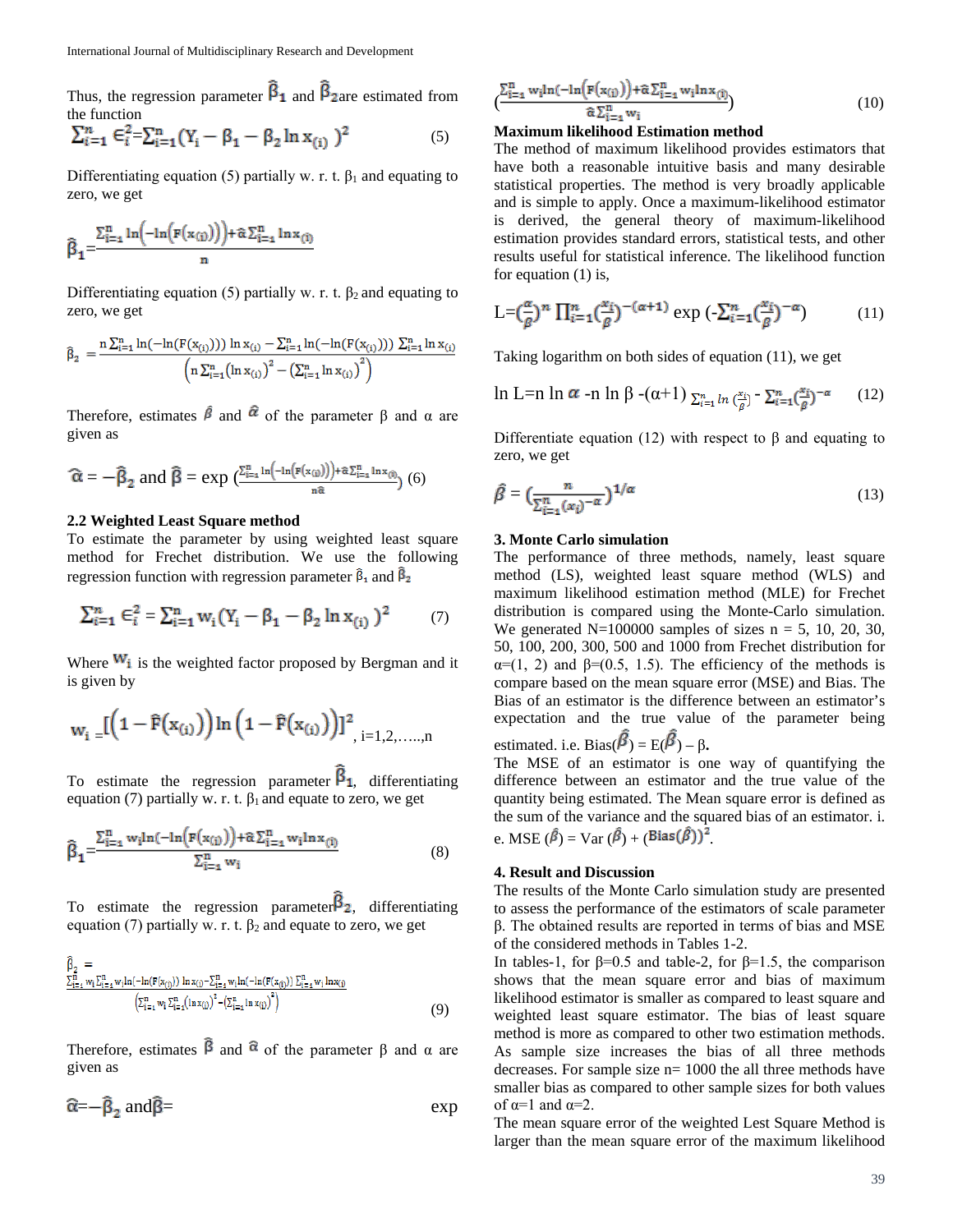estimation method for each sample size. The mean square error of the least square method is the largest.

As sample size increases the mean square error decreases for

each methods and hence precision of parameter increases. It is also note that, the bias and MSE of  $\beta$  decreases as  $\alpha$  change from 1 to 2.

| <b>Table 1:</b> Simulated bias and MSE when $\beta = 0.5$ |  |
|-----------------------------------------------------------|--|
|-----------------------------------------------------------|--|

| $\mathbf n$ | <b>Methods</b> | $\alpha=1$  |            | $a=2$       |            |
|-------------|----------------|-------------|------------|-------------|------------|
|             |                | <b>Bias</b> | <b>MSE</b> | <b>Bias</b> | <b>MSE</b> |
| 5           | LS             | 0.1641      | 0.1961     | 0.0712      | 0.0326     |
|             | <b>WLS</b>     | 0.1599      | 0.1911     | 0.0698      | 0.0263     |
|             | <b>MLE</b>     | 0.1243      | 0.1451     | 0.0416      | 0.0205     |
| 10          | LS             | 0.0845      | 0.0496     | 0.0545      | 0.0202     |
|             | <b>WLS</b>     | 0.0790      | 0.0483     | 0.0519      | 0.0191     |
|             | <b>MLE</b>     | 0.0546      | 0.0416     | 0.0193      | 0.0080     |
| 20          | LS             | 0.0595      | 0.0303     | 0.0423      | 0.0143     |
|             | <b>WLS</b>     | 0.0546      | 0.0260     | 0.0395      | 0.0137     |
|             | <b>MLE</b>     | 0.0265      | 0.0162     | 0.0097      | 0.0036     |
|             | LS             | 0.0369      | 0.0170     | 0.0156      | 0.0104     |
| 30          | <b>WLS</b>     | 0.0320      | 0.0151     | 0.0158      | 0.0100     |
|             | <b>MLE</b>     | 0.0170      | 0.0098     | 0.0063      | 0.0022     |
|             | LS             | 0.0222      | 0.0111     | 0.0125      | 0.0094     |
| 50          | <b>WLS</b>     | 0.0199      | 0.0103     | 0.0136      | 0.0088     |
|             | <b>MLE</b>     | 0.0101      | 0.0055     | 0.0038      | 0.0013     |
|             | LS             | 0.0159      | 0.0101     | 0.0099      | 0.0100     |
| 100         | <b>WLS</b>     | 0.0123      | 0.0091     | 0.0102      | 0.0084     |
|             | <b>MLE</b>     | 0.0050      | 0.0026     | 0.0019      | 0.0006     |
|             | LS             | 0.0099      | 0.0068     | 0.0087      | 0.0082     |
| 200         | <b>WLS</b>     | 0.0087      | 0.0058     | 0.0081      | 0.0072     |
|             | <b>MLE</b>     | 0.0025      | 0.0013     | 0.0010      | 0.0003     |
| 300         | LS             | 0.0056      | 0.0055     | 0.0065      | 0.0032     |
|             | <b>WLS</b>     | 0.0065      | 0.0025     | 0.0061      | 0.0030     |
|             | <b>MLE</b>     | 0.0016      | 0.0008     | 0.0006      | 0.0002     |
|             | LS             | 0.0036      | 0.0025     | 0.0035      | 0.0025     |
| 500         | <b>WLS</b>     | 0.0028      | 0.0015     | 0.0031      | 0.0024     |
|             | <b>MLE</b>     | 0.0010      | 0.0005     | 0.0004      | 0.0001     |
|             | LS             | 0.0024      | 0.0012     | 0.0013      | 0.0012     |
| 1000        | <b>WLS</b>     | 0.0019      | 0.0009     | 0.0010      | 0.0010     |
|             | <b>MLE</b>     | 0.0005      | 0.0003     | 0.0002      | 0.0001     |

# **Table 2:** Simulated bias and MSE when β=1.5

| $\mathbf n$ | <b>Methods</b> | $\alpha=1$  |            | $\alpha=2$  |            |
|-------------|----------------|-------------|------------|-------------|------------|
|             |                | <b>Bias</b> | <b>MSE</b> | <b>Bias</b> | <b>MSE</b> |
| 5           | LS             | 0.3988      | 1.3351     | 0.1942      | 0.2370     |
|             | <b>WLS</b>     | 0.3901      | 1.3203     | 0.1958      | 0.2196     |
|             | <b>MLE</b>     | 0.3728      | 1.3062     | 0.1248      | 0.1847     |
| 10          | <b>LS</b>      | 0.2635      | 0.4666     | 0.0883      | 0.0961     |
|             | <b>WLS</b>     | 0.2596      | 0.4634     | 0.0852      | 0.0889     |
|             | <b>MLE</b>     | 0.1638      | 0.3741     | 0.0580      | 0.0718     |
| 20          | LS             | 0.0994      | 0.1613     | 0.0388      | 0.0527     |
|             | <b>WLS</b>     | 0.0888      | 0.1575     | 0.0353      | 0.0625     |
|             | <b>MLE</b>     | 0.0794      | 0.1457     | 0.0290      | 0.0320     |
|             | <b>LS</b>      | 0.0618      | 0.0993     | 0.0277      | 0.0399     |
| 30          | <b>WLS</b>     | 0.0520      | 0.0857     | 0.0203      | 0.0407     |
|             | <b>MLE</b>     | 0.0511      | 0.0879     | 0.0188      | 0.0202     |
| 50          | LS.            | 0.0403      | 0.0573     | 0.0231      | 0.0215     |
|             | <b>WLS</b>     | 0.0399      | 0.0524     | 0.0199      | 0.0229     |
|             | <b>MLE</b>     | 0.0304      | 0.0496     | 0.0113      | 0.0118     |
| 100         | LS             | 0.0285      | 0.0555     | 0.0103      | 0.0182     |
|             | <b>WLS</b>     | 0.0245      | 0.0536     | 0.0058      | 0.0179     |
|             | <b>MLE</b>     | 0.0150      | 0.0236     | 0.0056      | 0.0058     |
| 200         | <b>LS</b>      | 0.0205      | 0.0405     | 0.0097      | 0.0103     |
|             | <b>WLS</b>     | 0.0195      | 0.0360     | 0.0065      | 0.0099     |
|             | <b>MLE</b>     | 0.0076      | 0.0115     | 0.0029      | 0.0028     |